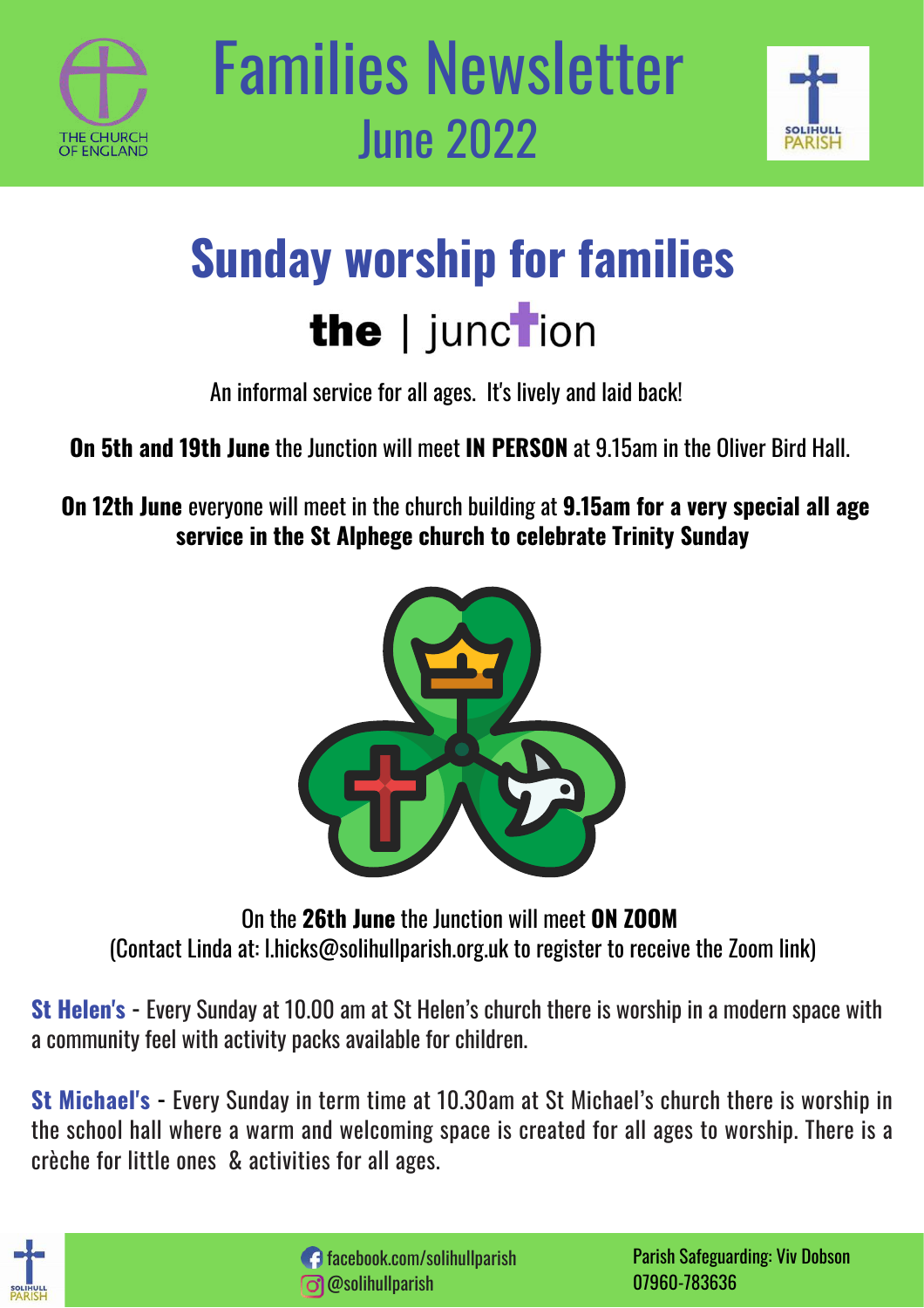

# Families Newsletter June 2022





### **The Next Messy Church session is on Friday 17th June**

4pm-6pm at St Helen's Church, St Helen's Road, B91 2DA

We are really pleased to have returned to our pre Covid format so that we can sit down at the end of the session and enjoy a meal together.

**Cost: £2 per person, max £7 per family.** Places are limited and booking is essential so do book early to secure your place. Email Linda: l.hicks@solihulparish.org.uk

> **Check out the Messy Church-Solihull Parish Facebook page!**

#### **Praise and Play**

Praise and Play meets every Friday morning in the Oliver Bird Hall 9.30am-10.30am for a mix of songs, a Bible story, a craft, toys and chat. Come along and join in the fun and enjoy a hot drink and a biscuit. Email Linda : l.hicks@solihullparish.org.uk





Parish Safeguarding: Viv Dobson 07960-783636